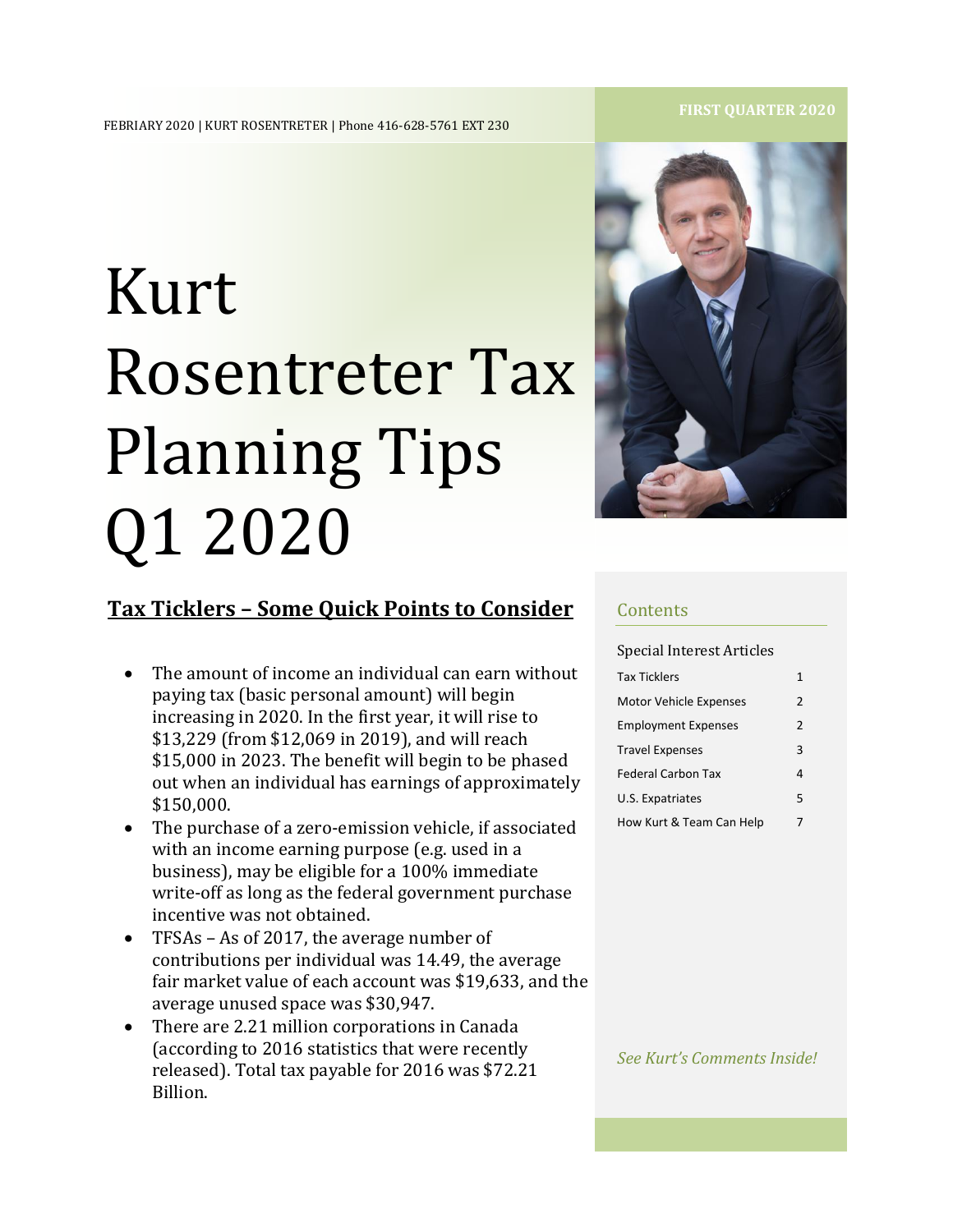

*Kurt's Comments:*

*In addition to employment/business travel logs, CRA may ask for support of total travel. Retain records that support total kilometres traveled such as repair receipts.* 

## **Motor Vehicle Expenses: Total Kilometres Driven**

In a September 17, 2019 Tax Court of Canada case, at issue m a september 17, 2019 Tax court of canada case, at issue was the deductibility of vehicle expenses, and in particular, was the deductionally of ventile expenses, and in particular, the portion of total vehicle use that was for employment purposes. While initially challenged by CRA, the Court and 12. eventually accepted the credit card statements as support a T2200 which indicated that motor vehicle expenditures related which indicated that motor veniere expension were requirements of employment. for the amounts expended. The taxpayer held and produced

#### **Taxpayer loses – vehicle expenses**

The taxpayer had initially claimed 90% employment usage but later asserted that only 1,015 of her total  $1,353$ but later asserted that only 1,015 of her total 1,555<br>kilometres travelled (75%) were for employment purposes.  $\alpha$  the physical and article  $\alpha$  is  $\alpha$  of  $\alpha$  child  $\alpha$  child  $\alpha$  child  $\alpha$  child  $\alpha$  child  $\alpha$  child  $\alpha$  child  $\alpha$  child  $\alpha$  child  $\alpha$  child  $\alpha$  child  $\alpha$  child  $\alpha$  child  $\alpha$  child  $\alpha$  child  $\alpha$  child This percentage is ased to acterning the portion or total vehicle expenses that can be deducted. The Court then noted that the total kilometres driven for the year were more many approximately 10,000 based on the odometer readings listed on the third-party garage repair invoices provided throughout the year. As the reported employment provided an oughout the year. As the reported employmetres (which were supported by a vehicle log) were about 10% of the total reported on the invoices, only 10% about 10% of the total rep.<br>of expenses were allowed. more likely approximately 10,000 based on the odometer

## **Employment Expenses: Costs of an Assistant**

A November 5, 2019 Tax Court of Canada case reviewed the deductibility of employment expenses by a manager overseeing the Canadian sales force and operations of a multinational manufacturer of dental instruments and and she travelled extensively to meet with sales representatives, dealers and customers throughout Canada. products. The taxpayer's employer had no Canadian office,

## **Expense of assistant as "it is expense of assistant"**

Almost half of the taxpayer's claimed expenses, which exceeded \$80,000, related to her husband's role as her assistant. The Court noted that a deduction can be claimed for salary paid to an assistant, but that there were several problems with her claim, including the following:

• The taxpayer's husband was treated as self-employed and not as an employee. Any deduction must be for salary, requiring it be paid to an employee. This alone was fatal to the deduction claim.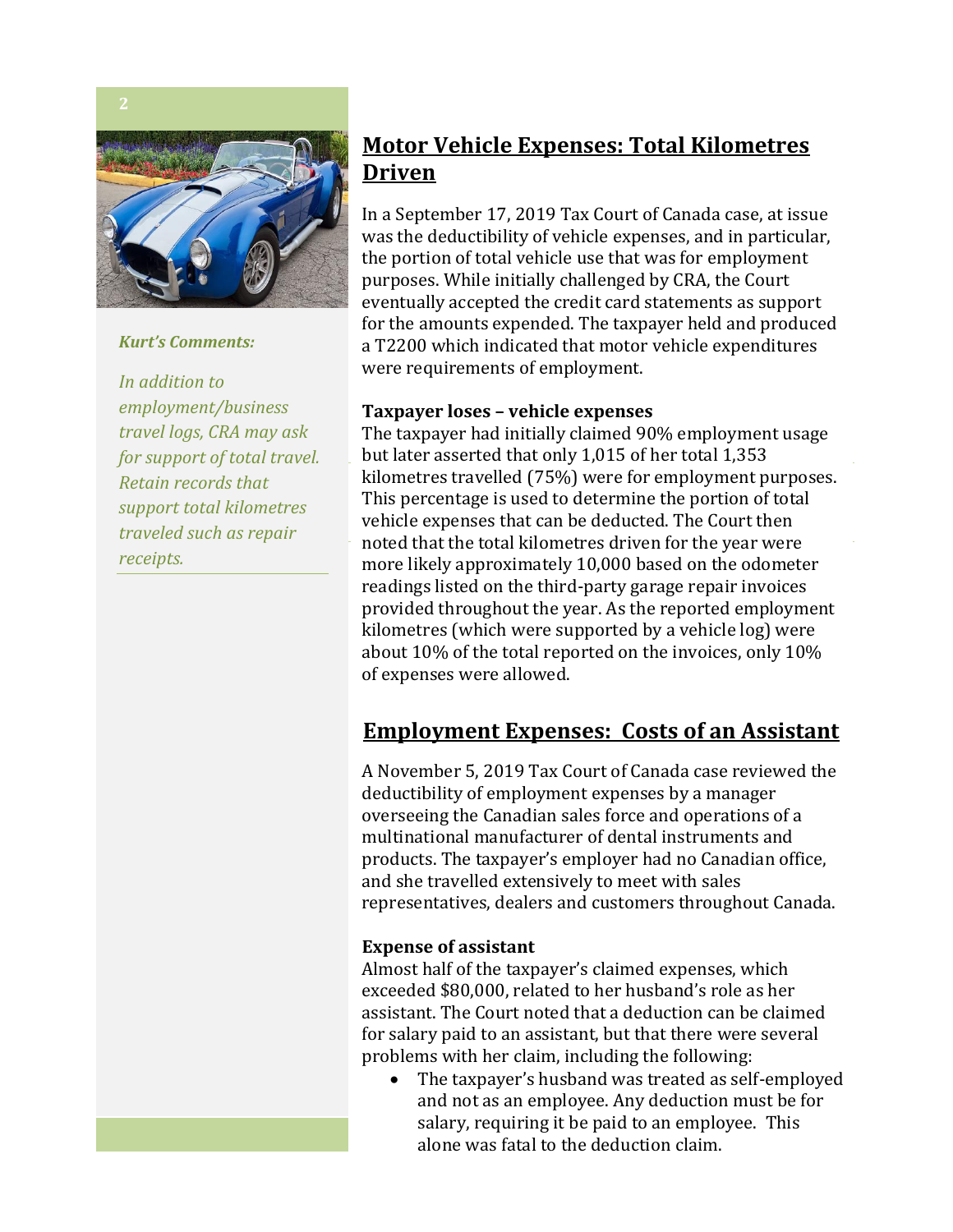## **Employment Expenses: (Con't)**

- The amount was not paid to her husband. Rather, they simply had a single joint bank account through which they both transacted. Lack of payment alone would prevent any deduction.
- The taxpayer's employer indicated it was the taxpayer's decision whether she required an assistant. As her employer did not require her to hire an assistant, no deduction was available. This item alone would also prevent any deduction.
- The husband's services described were largely clerical, administrative, secretarial or driving, for which his hourly fee of \$75 was not "anywhere close to the range of reasonable".
- The husband's hours set out in quarterly billings were not supported – he could only account for a small fraction of the hours invoiced.
- The husband claimed business expenses of almost 75% of his fees; however, the couple could not describe what expenses he incurred. The taxpayer "was sure this was a mistake".

No deduction was allowed for these costs.

## **Travel Expenses: Shareholder-Employees**

For an employee to deduct travel or motor vehicle expenses against employment income, the employee must be normally required to work away from the employer's place of business, be required to pay the travel expense under the contract of employment, and have a signed and completed [T2200.](https://www.canada.ca/en/revenue-agency/services/forms-publications/forms/t2200.html) Also, the employee cannot receive an allowance excluded from income.

In 2017, CRA began denying travel expenses claimed on the personal tax return of many employees who were also shareholders of the employer or related to a shareholder. After receiving concerns from stakeholders regarding this new assessing practice, CRA reversed their assessments, indicating that "clear guidelines for taxpayers and their representatives" were important to the Canadian selfassessment system and that additional consultation and guidance was needed in this area.



#### *Kurt's Comments:*

*Support and documents are often requested by CRA when deductions against employment income are claimed. Ensure to retain all such support. If no T2200 has been provided for the current year, enquire with your employer as to whether one is available for the next.* 

#### *Kurt's Comments:*

*Instead of deducting amounts against employment income, consider whether it would be better for the company to reimburse expenses of shareholder-employees, or perhaps, pay a tax-free travel allowance. If amounts will continue to be paid personally, retain support that shows how the travel expenditures are reasonable as compared to those of other similar arm's length workers.*

*arm's*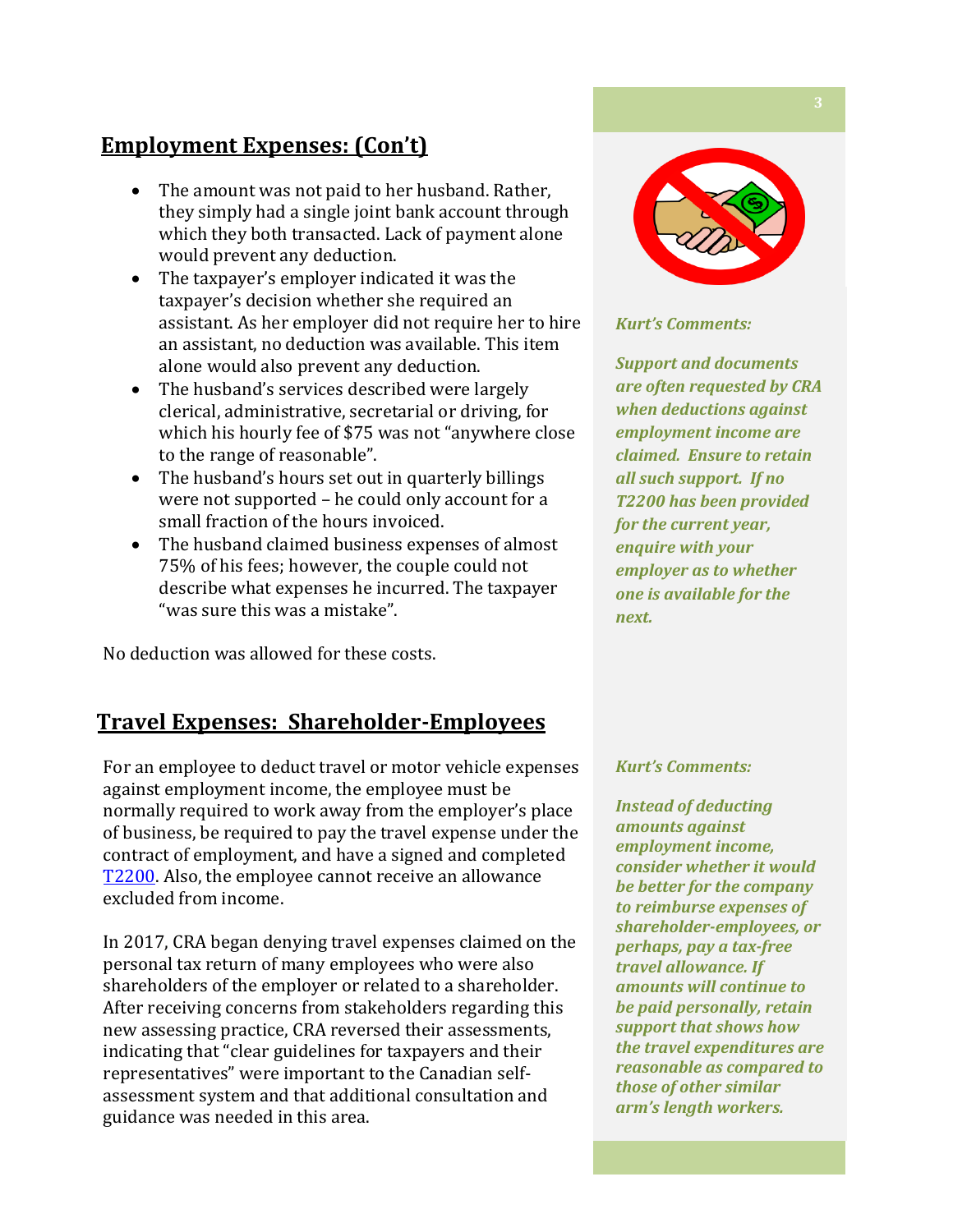## **Travel Expenses: (Con't)**

In September of 2019 CRA released the promised guidance. It noted that the following conditions had to be met for employment expenses incurred by shareholder-employees to be deductible:

- The expenses were incurred as part of the employment duties and not as a shareholder.
- The worker was required to pay for the expenses personally as part of their employment duties.

When the employee is also a shareholder, the written contract may not be adequate, and the implied requirements may be more difficult to demonstrate. However, CRA noted that both of these conditions may be satisfied if the shareholder-employee can establish that the expenses are comparable to expenses incurred by employees (who are not shareholders or related to a shareholder) with similar duties at the company or at other businesses similar in size, industry and services provided.

## **Federal Carbon Tax: Costs and Rebates**

On December 16, 2019, the Department of Finance announced the climate action incentive payment amounts for 2020. These payments are associated with the provinces that are subject to the federal backstop legislation. The following amounts may be claimed on the 2019 personal tax returns:

| Category                                                         | Ontario | Manitoba | Saskatchewan | Alberta |
|------------------------------------------------------------------|---------|----------|--------------|---------|
| Single adult/first adult in a<br>couple                          | \$224   | \$243    | \$405        | \$444   |
| Second adult in a couple or<br>first child of a single<br>parent | \$112   | \$121    | \$202        | \$222   |
| Each child under 18 not<br>already included above                | \$56    | \$61     | \$101        | \$111   |
| Baseline example for<br>family of four                           | \$448   | \$486    | \$809        | \$888   |

A 10% supplement is available for those that live in rural areas (communities outside of census metropolitan areas, CMAs).

## *Kurt's Comments:*

*Ensure that changes in family status (marriage, new children etc.) are included in your 2019 personal tax return to get the full benefit of the program. Also note that most other provinces have similar rebate/incentive programs in place.*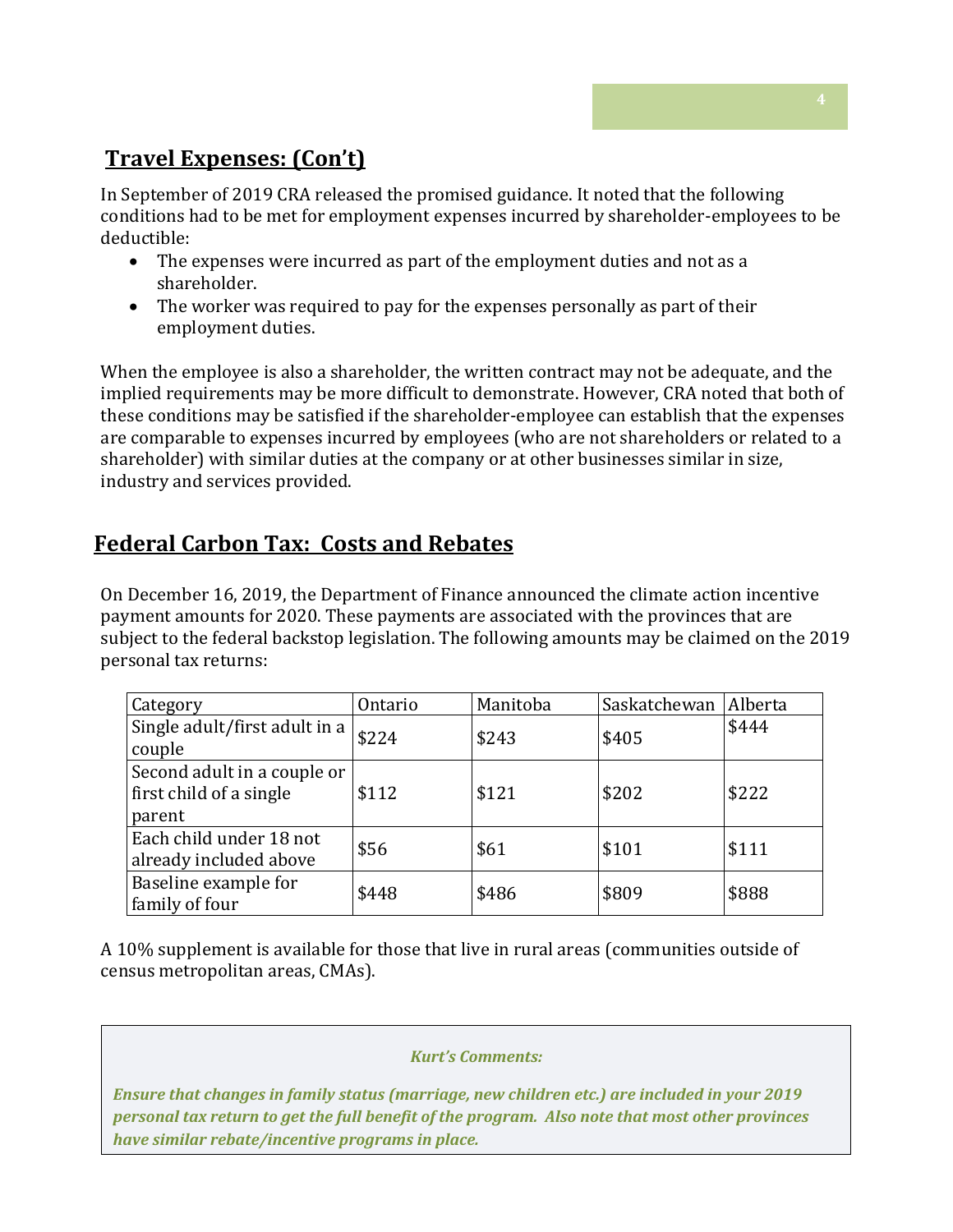

#### *Kurt's Comments:*

*Often, children of U.S. parents are surprised to learn that they too are considered U.S. persons and subject to U.S. taxation. This program may assist them in correcting their affairs and obligations.* 

## **Federal Carbon Tax: (Con't) Federal Carbon Tax: (Con't)**

The 2020 climate action incentive payment payable to eligible Albertans will reflect fuel charge proceeds generated (January - March 2020) with a carbon price of \$20 per tonne, plus 12 months (April 2020 – March 2021) with a carbon price of \$30.  $\blacksquare$ over a 15-month period. This consists of three months

Also note that no federal incentive payments will be available for residents of New Brunswick this year since it will introduce a provincial program commencing on April 1, 2020 which removes the applicability of the federal backstop legislation.

### **U.S. Expatriates: New Relief Procedures** [environment-climate-change/services/climate-](https://www.canada.ca/en/environment-climate-change/services/climate-change/pricing-pollution-how-it-will-work.html)

On September 6, 2019, the IRS announced <u>Relief Procedures</u> [for Certain Former Citizens,](https://www.irs.gov/individuals/international-taxpayers/relief-procedures-for-certain-former-citizens) a new process to facilitate eligible individuals in becoming compliant with their U.S. tax citizenship (<u>IR-2019-151</u>). There was no announced specified termination date; however, a closing date will be announced in the future. obligations, in conjunction with renouncing their U.S.

Eligible individuals will be required to file U.S. tax returns, including all relevant disclosure filings, including financial account disclosures, for the year they renounce their citizenship and the five preceding years. Eligibility criteria include the following:  $\mathbf{S}$ 

- Only individuals (not corporations, trusts, partnerships, estates or other entities) are eligible.
- Past non-compliance must be non-willful.
- $\bullet$  The individual must never have filed as a U.S. citizen filing of a 1040NR return, in the belief the individual was neither a resident nor a citizen will not or resident (an FAQ question indicated that prior disqualify them).
- The individual's net assets cannot exceed \$2 million U.S. at either the date of relinquishing citizenship or the date of the submission under these procedures, and their average net income tax for the five years preceding loss of citizenship cannot exceed an inflation-adjusted amount (\$168,000 U.S. for 2019).  $\,$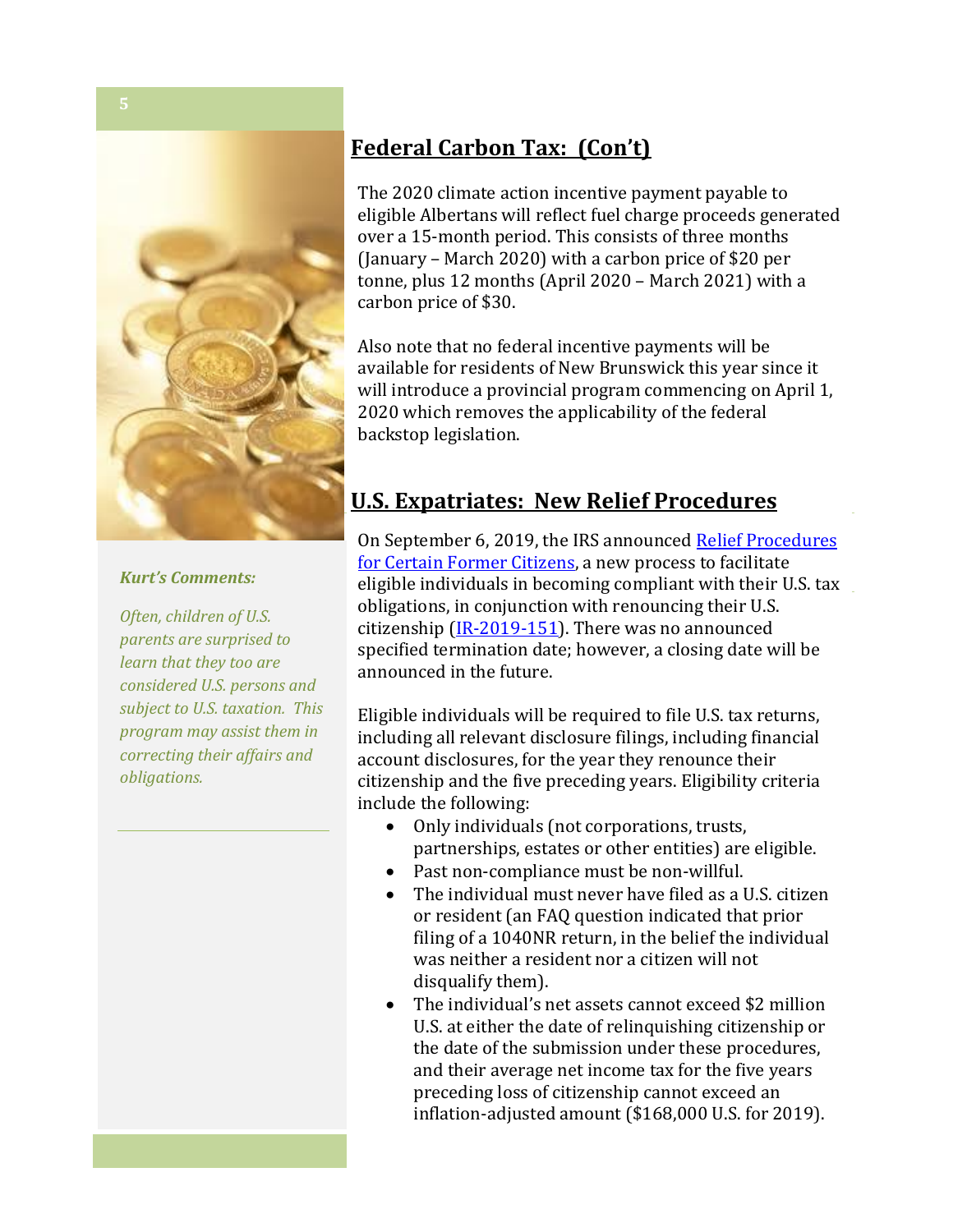

# **U.S. Expatriates: (Con't)**

- Taxes payable for the six years required to be filed cannot exceed \$25,000 in aggregate after foreign tax credits and before penalties or interest are calculated. This does not include the "exit tax" which might apply outside the procedure, but is also not reduced for any U.S. withholdings.
- The individual must have relinquished U.S. citizenship after March 18, 2010.
- The individual must obtain a Social Security Number, if they do not already have one.

Assuming these criteria are met, no penalties or interest will apply, and any taxes payable for the six years, up to the \$25,000 maximum, will be waived entirely. The individual will also be exempt from the "covered expatriate" rules, which could otherwise impose additional tax and filing requirements. However, the IRS will process submissions by non-eligible individuals under the ordinary rules, potentially attracting significant interest and/or penalty charges.